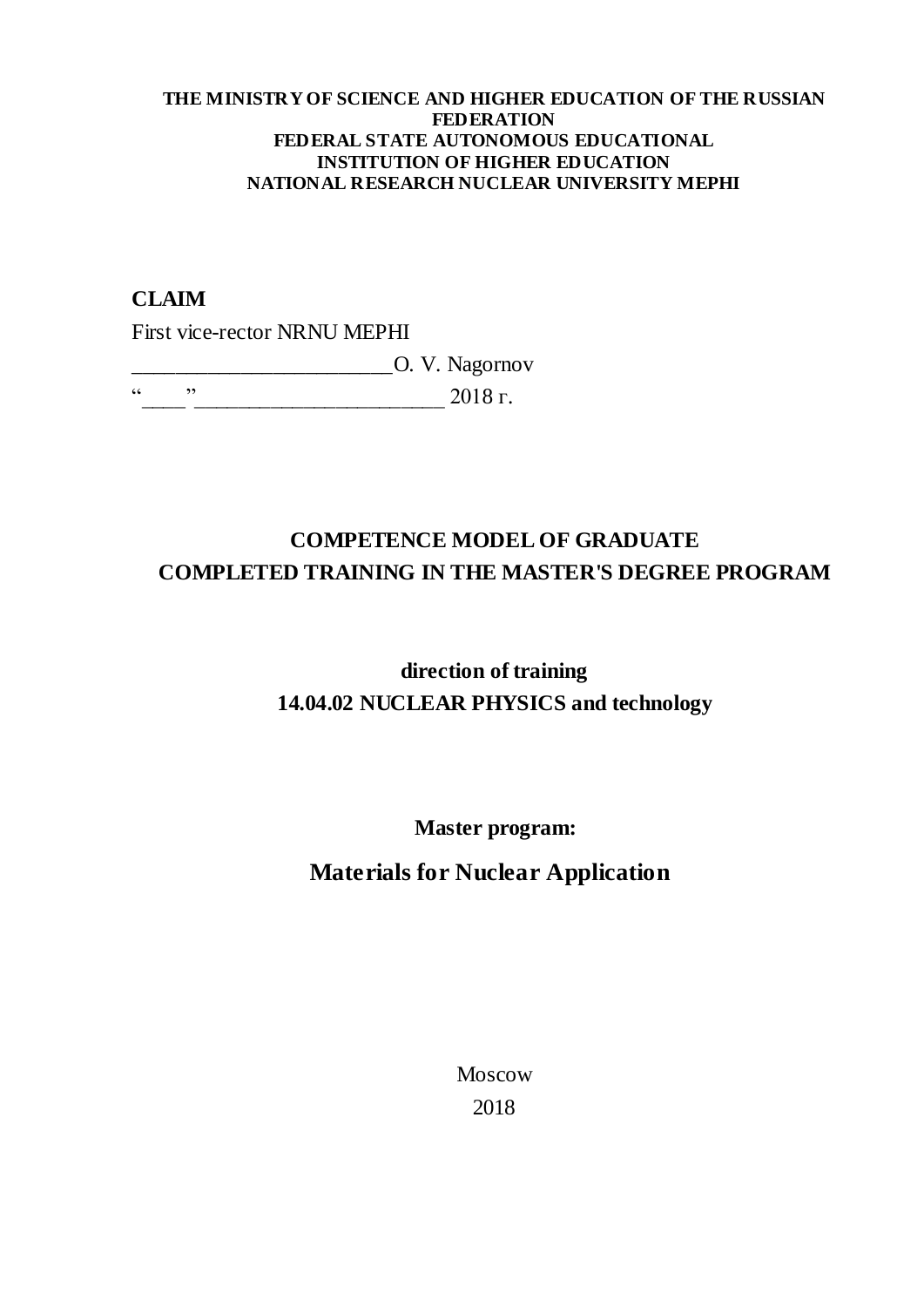### **1. The GENERAL PROVISIONS**

1.1. The Competence model complies with the requirements of the OS in the NRNU MEPHI in 14.04.02 "Nuclear physics and technology".

1.2. The main users of the competency models are:

1.2.1 Combining professionals and employers in the sphere of professional activity.

1.2.2 faculty teaching teams of higher educational institutions responsible for high quality development, effective implementation and updating of the basic education programmes, taking into account the achievements of science, technology and the social sphere in this training.

1.2.3 students were acquiring educational program of the University aimed at shaping skills.

1.2.4 Vice-rectors, responsible within its competence for the quality of graduates.

1.3. the Competence model is the basis for designing the contents of the master program "Nuclear Engineering".

## **2 GLOSSARY**

In this document, the terms and definitions are used in accordance with the Law "on education", federal law "on higher and postgraduate vocational education", as well as with the international instruments in the field of higher education:

*type of professional activity* -methods, techniques, the nature of the impact on the object of professional activity to his change, transformation;

*the competence of the* -ability to apply knowledge, skills and personal qualities for successful activity in a certain area;

*direction of preparation-* the totality of educational programmes at various levels in the same occupational field;

*the object of professional activity* -system objects, phenomena, processes that sent impact;

*the scope of professional activities* -a set of objects of professional activity in their scientific, social, economic, productive unwinding;

*the basic education programme (OOP)* -a set of educational-methodological documentation that includes curriculum, work programmes, training courses, subjects, subjects (modules) and other materials that provide education and training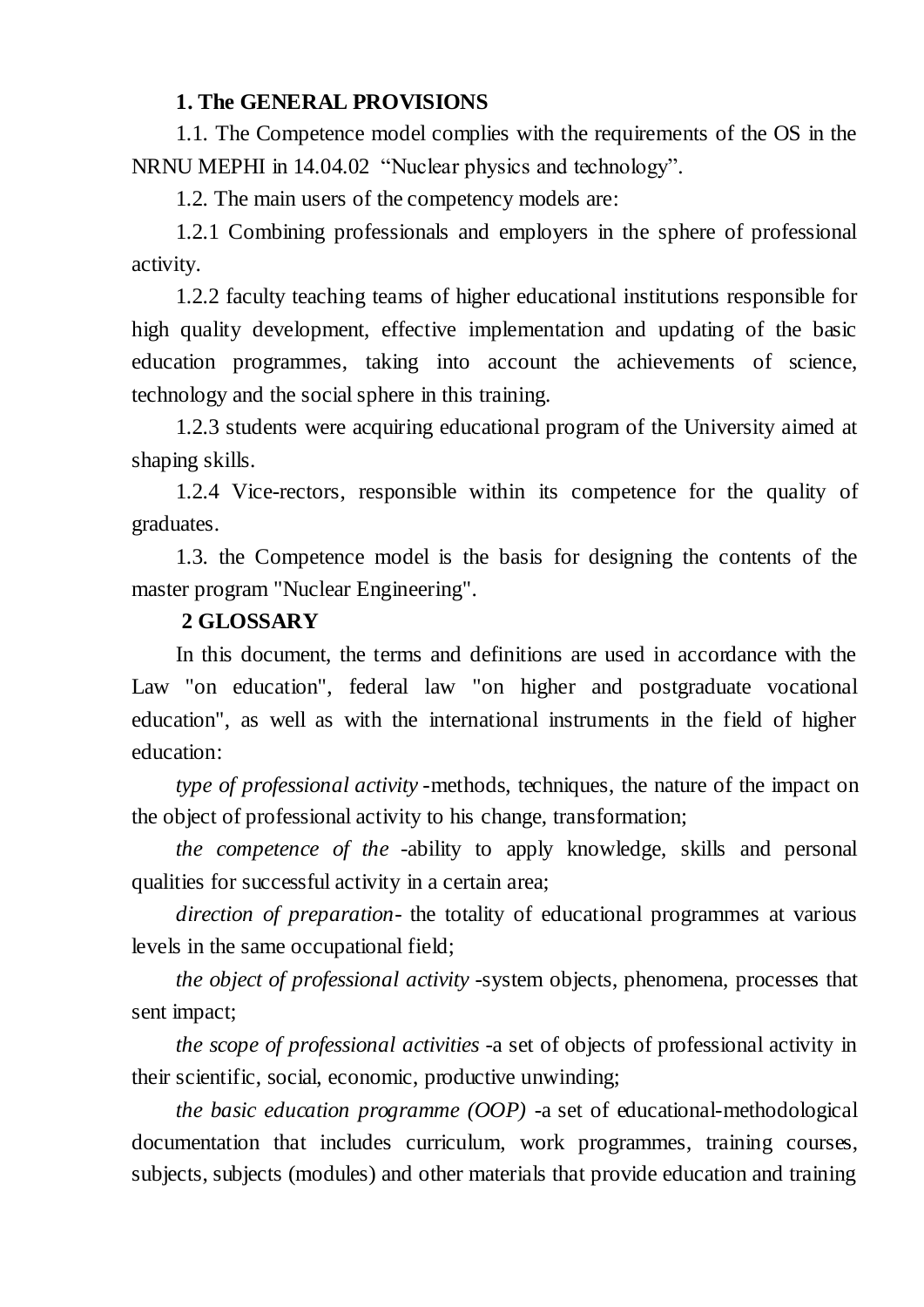quality of students, as well as training programs and production practices, academic calendar timetable and methodical materials, to ensure the implementation of appropriate educational technology;

*learning outcomes* -learned knowledge, skills and competencies mastered;

This document uses the following abbreviations:

HE-Higher education;

CM-the competence model;

UC (УК)-Universal competences;

GPC (ОПК)-general professional competences;

PC (ПК)- professional competence;

PC ( $\Pi$ K-13.) - professional competence master's programm

## **3. COMPETENCE MODEL**

3.1. the purpose of higher education in 14.04.02-nuclear physics and technology "master's program" **Materials for Nuclear Application** "in the field of education and upbringing of the person:

3.1.1. the purpose of education higher education in 14.04.02-nuclear physics and technology "master's program "Materials for Nuclear Application" is:

-training in the field of Humanities, economics, mathematical knowledge, as well as training in scientific knowledge;

-higher professional education to enable graduates profiled successfully work in the sphere of activities related to the design, analysis and evaluation of safety, economy, modern and future nuclear power installations, have sufficient system of analytical skills project management skills.

3.1.2. In the field of education the purpose of higher education is personality formation of socio-personal qualities of the graduates: commitment, communication, communicative and leadership qualities to work in creative teamwork, responsibility for the final result of their professional activities, enhancing the overall culture of professional activity.

3.2. Scope of professional activity of graduates

Area of professional activity of graduates in 14.04.02-nuclear physics and technology "master's program "Materials for Nuclear Application" includes:

studies, expert evaluation, design and technology, aimed at registration and processing of information, theory, creation and use of plants and systems in the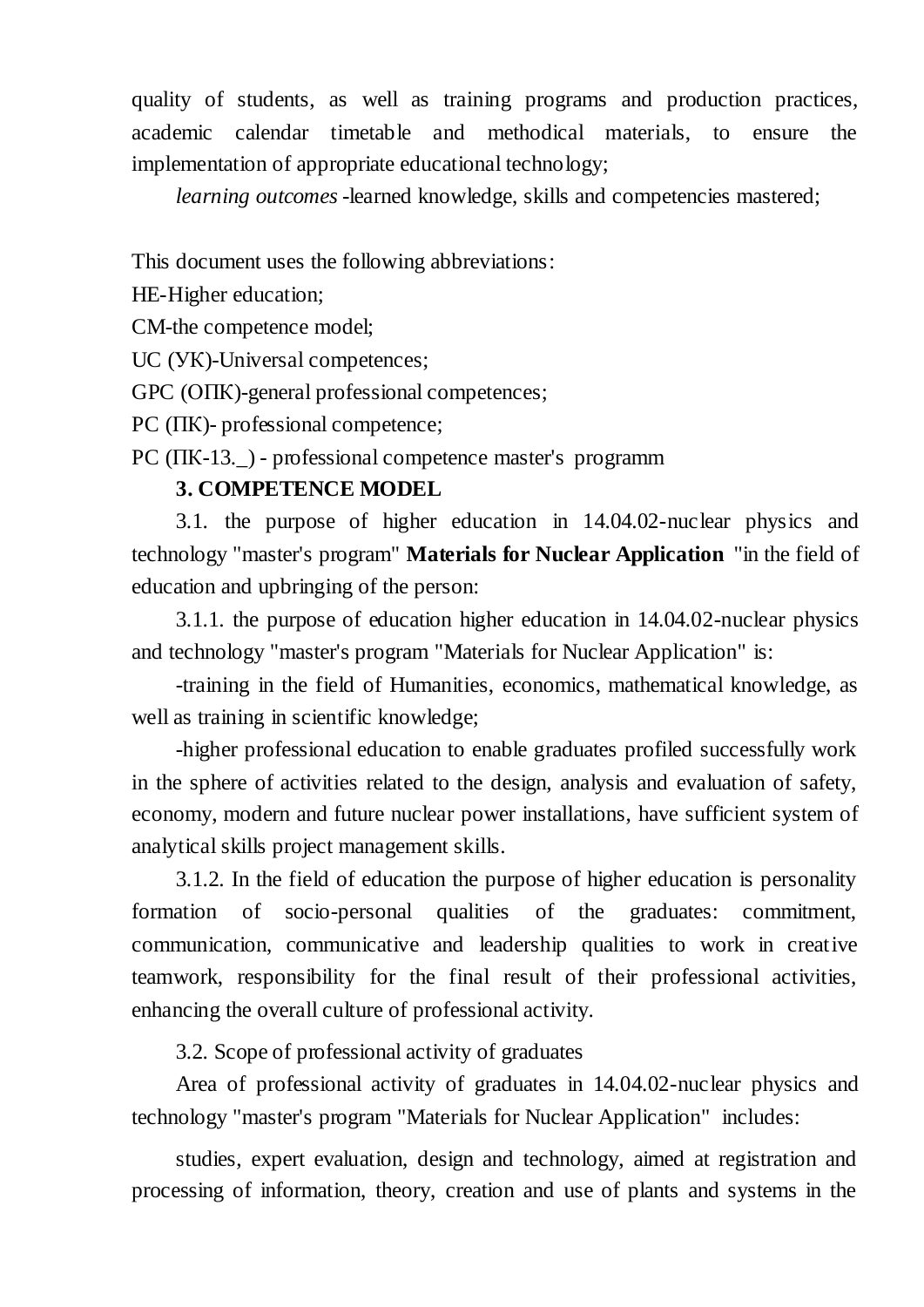field of Physics of nuclei, particles, nuclear installations, distribution and interaction of radiation with objects of animate and inanimate nature, ensuring nuclear and radiation safety, the safety of nuclear materials and facilities.

3.3. Objects of professional activity of graduates.

The objects of professional activity of graduates in 14.04.02-nuclear physics and technology "master's program "Materials for Nuclear Application" are:

atomic nucleus, elementary particles, nuclear reactors, nuclear materials, reactors, nuclear materials and their security systems, automatic control system of nuclear-physical installations, radiative forcing of ionizing radiation on man and the environment Wednesday, mathematical models for theoretical and experimental studies of the phenomena and regularities in the field of Physics of nuclear reactors, distribution and interaction of radiation with objects of animate and inanimate nature, ensuring the security of nuclear materials, facilities and installations of Atomic Energy and industry.

3.4. Types of professional activity of graduates:

- Research;

-Design;

- expertise*;*

-technological;

-organization and management;

- pedagogical;

- innovation.

3.5. the objectives of professional activity of graduates in 14.04.02-nuclear physics and technology "master's program "Materials for Nuclear Application":

3.5.1. research activities:

-development of methods for the registration of ionizing radiations and methods for measuring the quantitative characteristics of nuclear materials;

-creating theoretical models of interaction between neutrons and ionizing radiation with matter;

-creation of mathematical models describing processes in nuclear reactors;

-development of methods for increasing the safety of nuclear installations and materials;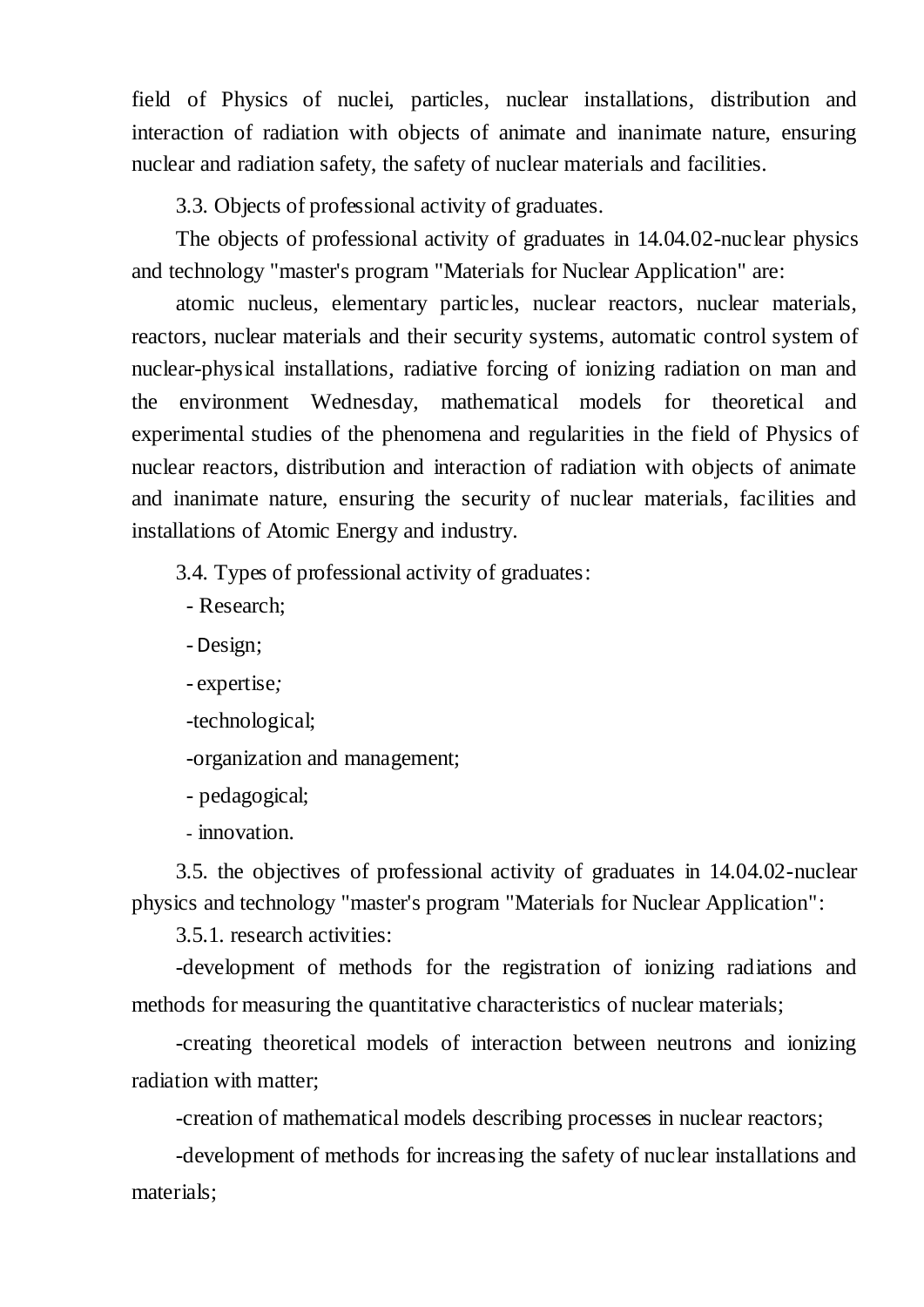3.5.2. Design activities:

-formation of project objectives (programs) to address the challenges of criteria and indicators of achievement, building structure their relationships, identifying priorities for solving tasks, taking into account all aspects of the work;

-development of generalized solutions of this problem, an analysis of these options, forecasting consequences, finding compromise solutions in the face of mnogokriterial′nosti, uncertainty, planning of the project;

-the use of information technologies in the development of new plants and products;

-drafting of technical specifications, standards and technical descriptions of new installations and products;

3.5.3. Expertise activities:

technical analysis and settlement-theoretical consideration of their conformity with the requirements of the legislation in the field of industry, environment and security and other normative acts;

-assessment of conformity of the proposed decision reached world level.

3.5.4. Technological activities:

-development of methods of conducting nuclear physics experiments;

-development of nuclear installations and technologies with high efficiency, safety and security.

3.5.5. Organization and management:

-Organization of the work of performers, performing acceptance decisions under conditions of the spectrum of opinion, determine the order of execution of works:

-search for optimal solutions tailored to the requirements of quality, reliability and value, as well as the timing of performance, safety and environmental protection Wednesday;

-preparation of applications for patents, inventions and industrial designs and the valuation of intellectual activity;

-Organization of work on 17,314 developing draft standards and certificates;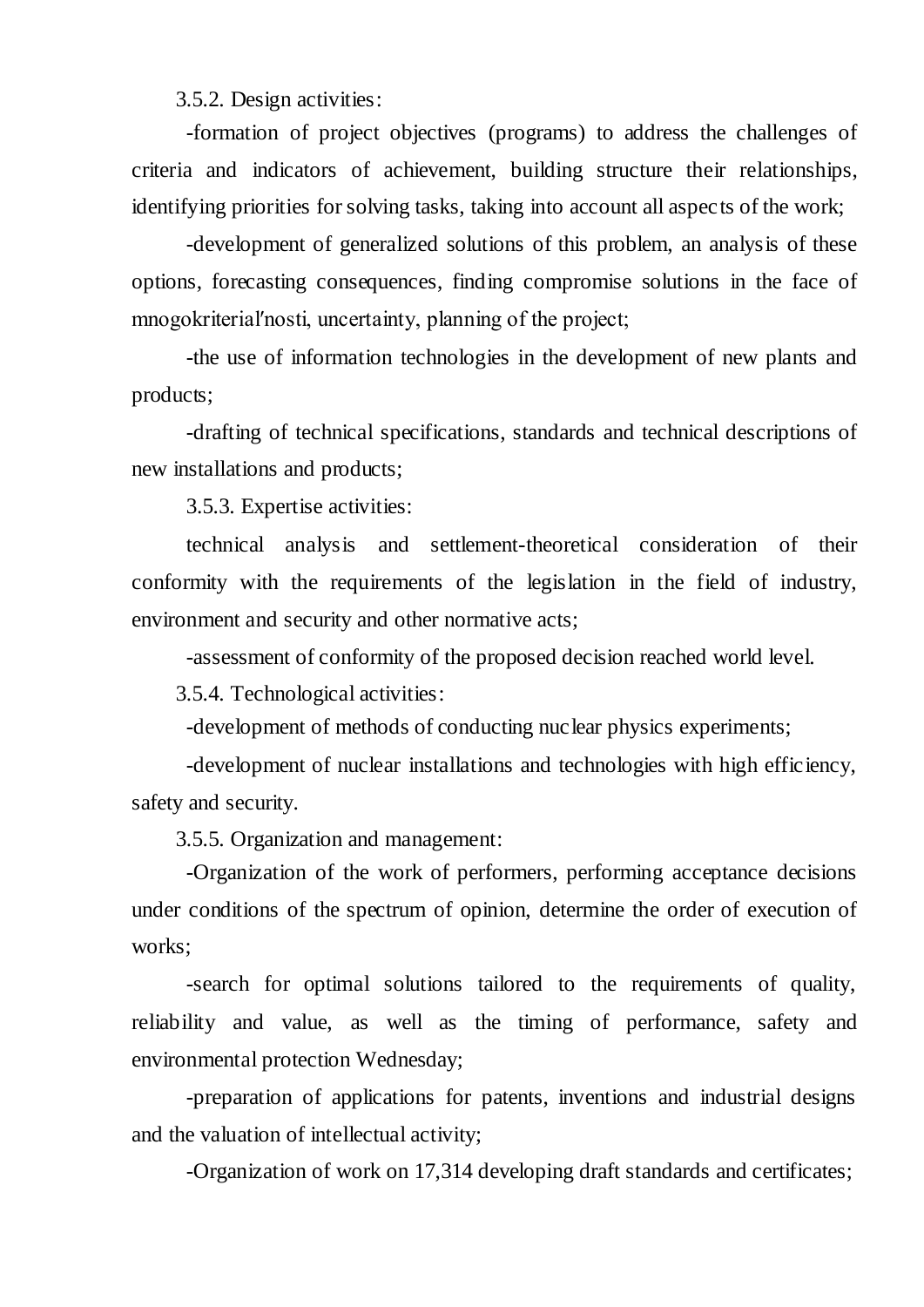-Organization of work for the implementation of the supervision in the manufacture, installation, commissioning, testing and commissioning of manufactured devices and installations;

-participation in marketing and business plans and implementing release promising and competitive capable devices and installations;

-development of plans and programmes at the enterprise innovation, coordinating personnel for the integrated innovative issues.

3.6. as a result of the development of the programme "Nuclear Physics and technology" Magistracy in preparation of 14.04.02 graduate receives qualification (degree of) master and must possess the following competencies:

3.6.1 Universal competitions:

UK-1 Able to carry out critical analysis of problem situations based on a systematic approach, develop a strategy for action.

UK-2 Able to manage the project at all stages of its life cycle.

UK-3 Able to organize and manage the work of the team, developing a team strategy to achieve the goal

UK-4 Able to apply modern communication technologies, including those in a foreign language (s), for academic and professional interaction.

UK-5 Is able to analyze and take into account the diversity of cultures in the process of intercultural interaction.

UK-6 Able to identify and implement the priorities of their own activities and ways to improve them based on self-assessment.

3.6.2. General professional competences:

GPC-1. Able to formulate goals and objectives of the study, select evaluation criteria, identify priorities for solving problems

GPC-2. Able to apply modern research methods, evaluate and present the results of the work performed

GPC-3. Able to format research results in the form of articles, reports, research reports and presentations using computer typesetting systems and office software packages.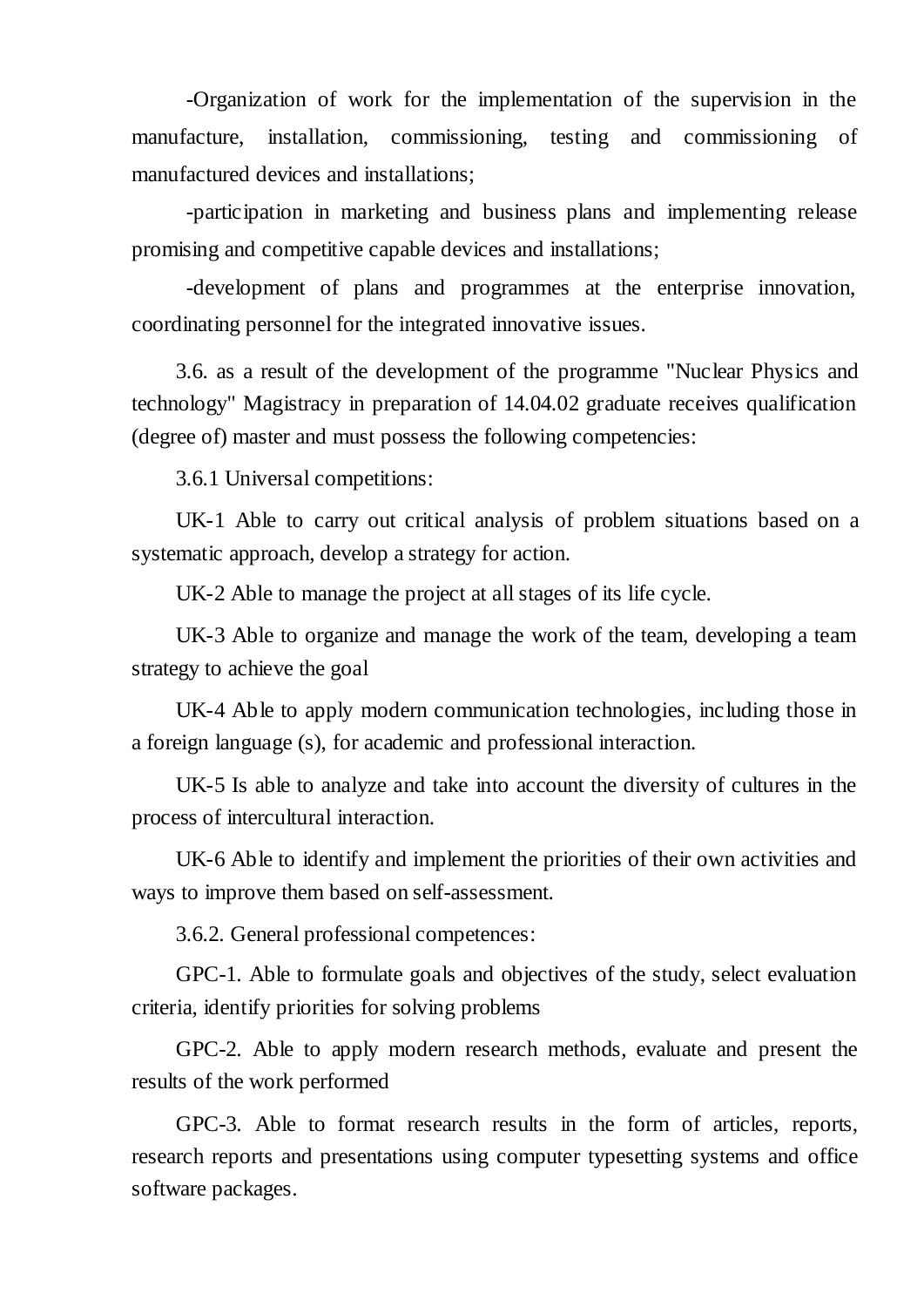3.6.3. Professional competence:

Organizational and managerial activity:

PC-1 the ability to develop work plans and innovation activities of production units, carry out feasibility studies of innovative projects

PC-2 the ability to use in practical activities the basic concepts in the field of intellectual property, to search for sources of patent information

Scientific research activity:

PC-3 the ability to assess the prospects for the development of the nuclear industry, to use its modern achievements and advanced technologies in research activities

PC-4 the ability to independently perform experimental and theoretical studies to solve scientific and industrial problems.

Design activity:

PC-5 the ability to calculate and design physical installations and devices using modern information technology

PC-6 the ability to assess the risk and determine the safety measures for new installations and technologies, to compose and analyze scenarios of potential accidents, to develop methods to reduce the risk of their occurrence

Pedagogical activity:

PC-7 Capability of mastering the basics of pedagogical and educational work

PC-8 the ability to use teaching materials, laboratory equipment and software for lectures, practical and laboratory classes

Industrial-technological activity:

PC-9 the ability to operate, test and repair modern physical installations, perform technical and economic calculations

PC-10 the ability to solve engineering-physical and economic problems using application packages

Expert activity: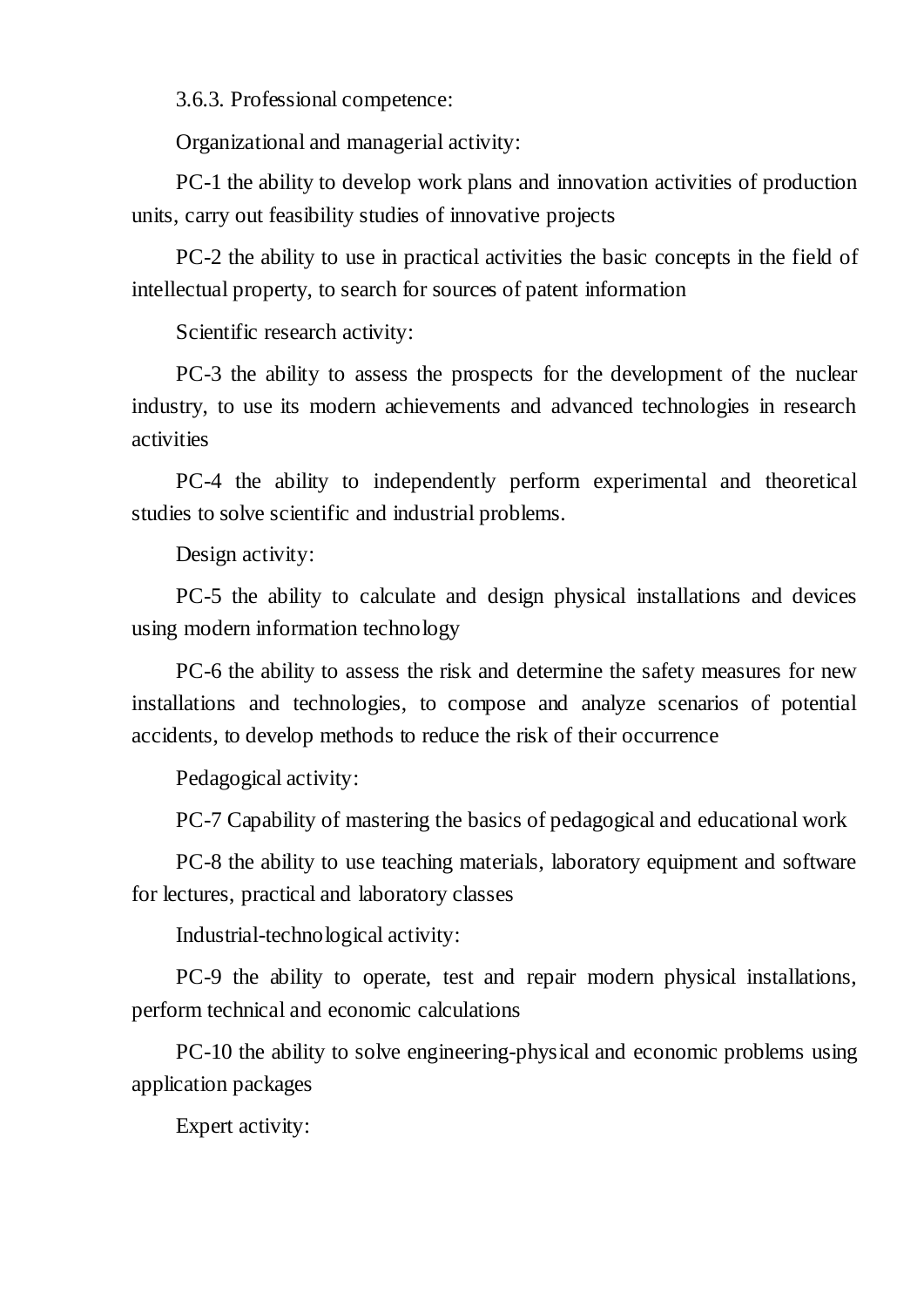PC-11 Capability of analyzing technical and theoretical design, taking into account their compliance with the requirements of laws in the field of industry, ecology, technical, radiation and nuclear safety and other regulatory acts

PC-12 the ability to objectively evaluate the proposed solution or project in relation to the modern world level, prepare an expert conclusion

innovation activity:

PC-13 the ability to design, create and introduce new products and systems and apply theoretical knowledge in real engineering practice 3.6.4. professional special competence:

PC -13.1 The ability to understand the physical and chemical processes occurring in materials during their production, processing and modification, use knowledge of the methods of research, analysis, diagnostics and modeling of the properties of substances (materials) in research and calculations, carry out complex studies with the use of standard and certification tests

PC -13.2 The readiness to select materials for given operating conditions, taking into account the requirements of reliability and durability, profitability and environmental consequences of their use on the basis of knowledge on the main types of inorganic and organic materials of various purposes, including nanomaterials

PC -13.3 The readiness for professional operation of modern equipment and instruments in accordance with the objectives of the Master's degree program

PC -13.4 The ability to practically use modern ideas of the influence of microand nano-structure on the properties of materials, their interaction with the environment, fields, energy particles and radiation.

The head of the master's program, Professor Kalin B.A. Competence model of graduate approved at meeting of Chair "Theoretical and experimental physics nuclear reactors» from year, Protocol No.